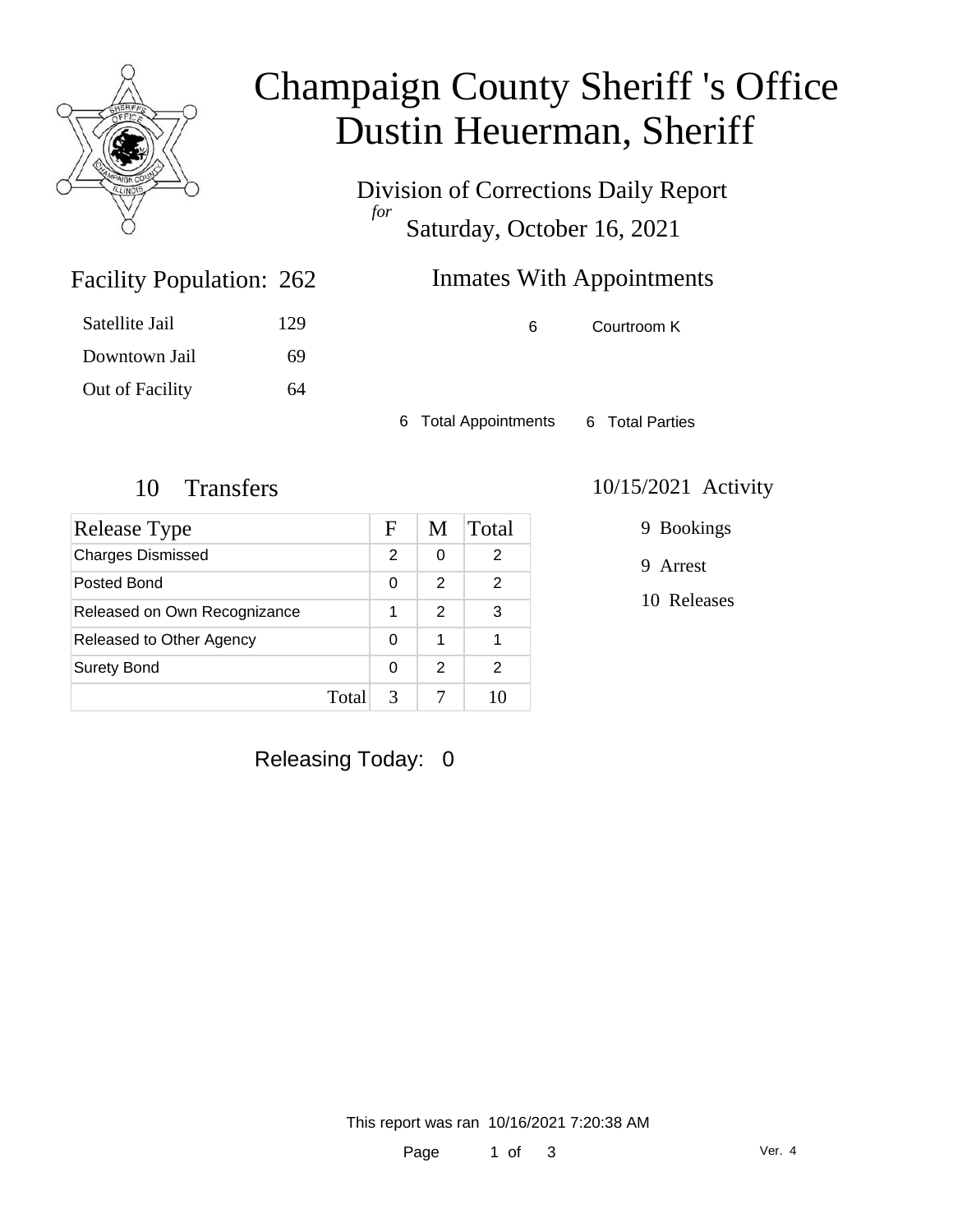

# Champaign County Sheriff 's Office Dustin Heuerman, Sheriff

Division of Corrections Daily Report *for* Saturday, October 16, 2021

#### Custody Status Count

- Electronic Home Dentention 20
	- Felony Arraignment 8
		- Felony Other 3
	- Felony Pre-Sentence 6
		- Felony Pre-Trial 175
	- Felony Pre-Trial DUI 3
	- Felony Sentenced CCSO 1
	- Felony Sentenced IDOC 21
		- Hold Other 4
	- Misdemeanor Arraignment 2
		- Misdemeanor Pre-Trial 3
			- Petition to Revoke 2
			- Remanded to DHS 12
			- Traffic Arraignment 1
		- Traffic Sentenced CCSO 1
			- Total 262

This report was ran 10/16/2021 7:20:38 AM